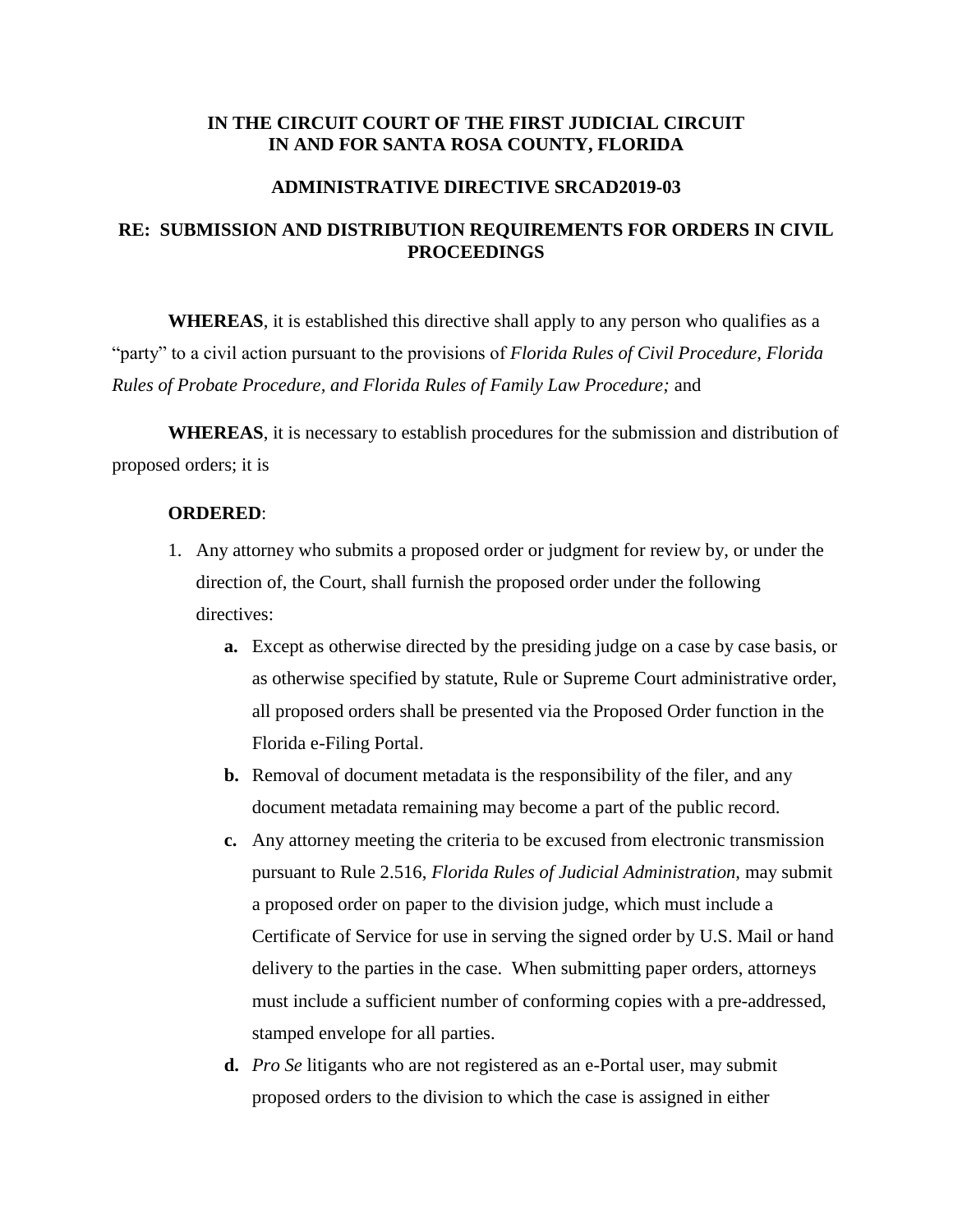Microsoft Word format via e-mail, or, in paper format via U.S. Mail or hand delivery with copies and pre-addressed, stamped envelopes for all parties. Only paper submissions should contain a Certificate of Service.

- 2. In cases with one *pro se* party, the attorney in the case shall have the responsibility to serve the *pro se* plaintiff/petitioner or *pro se* defendant/respondent copies of any orders received from the courts via the Florida Courts e-Filing Portal. The attorney shall prepare and file a Certificate of Compliance within five business days as proof of the attorney's service upon the *pro se* litigants(s).
- 3. All proposed orders, whether submitted by a *pro se* litigant or by an attorney of record, shall include the following language as the final paragraph:

**"In cases wherein one party is unrepresented** *(pro se),* **it is the responsibility of the sole attorney in the case to serve within five business days this [order or judgment] upon any** *pro se* **party who does not have access to and is not a registered user of the Florida Courts e-Filing Portal."**

4. Effective October 1, 2019 a "Certificate of Service" shall no longer be affixed to any electronic proposed order submitted to the Court. Attorneys who are not excused from electronic transmission pursuant to Rule 2.516, *Florida Rules of Judicial Administration,* will receive service from the courts via the Florida Courts e-Filing Portal at the email address on file with the Portal.

**DONE AND ORDERED** in chambers at Milton, Santa Rosa County, Florida, this \_\_\_26th\_\_\_ day of September, 2019.

## /S/JOHN F. SIMON, JR.\_\_\_\_\_\_\_\_\_\_ **JOHN F. SIMON, JR. ADMINISTRATIVE JUDGE**

Copies to: The Honorable John L. Miller, Chief Judge All Judges, Santa Rosa County The Honorable Donald C. Spencer, Clerk of Court Robin M. Wright, Trial Court Administrator Magistrate Michelle Inere Brooke Jones, Court Operations Manager